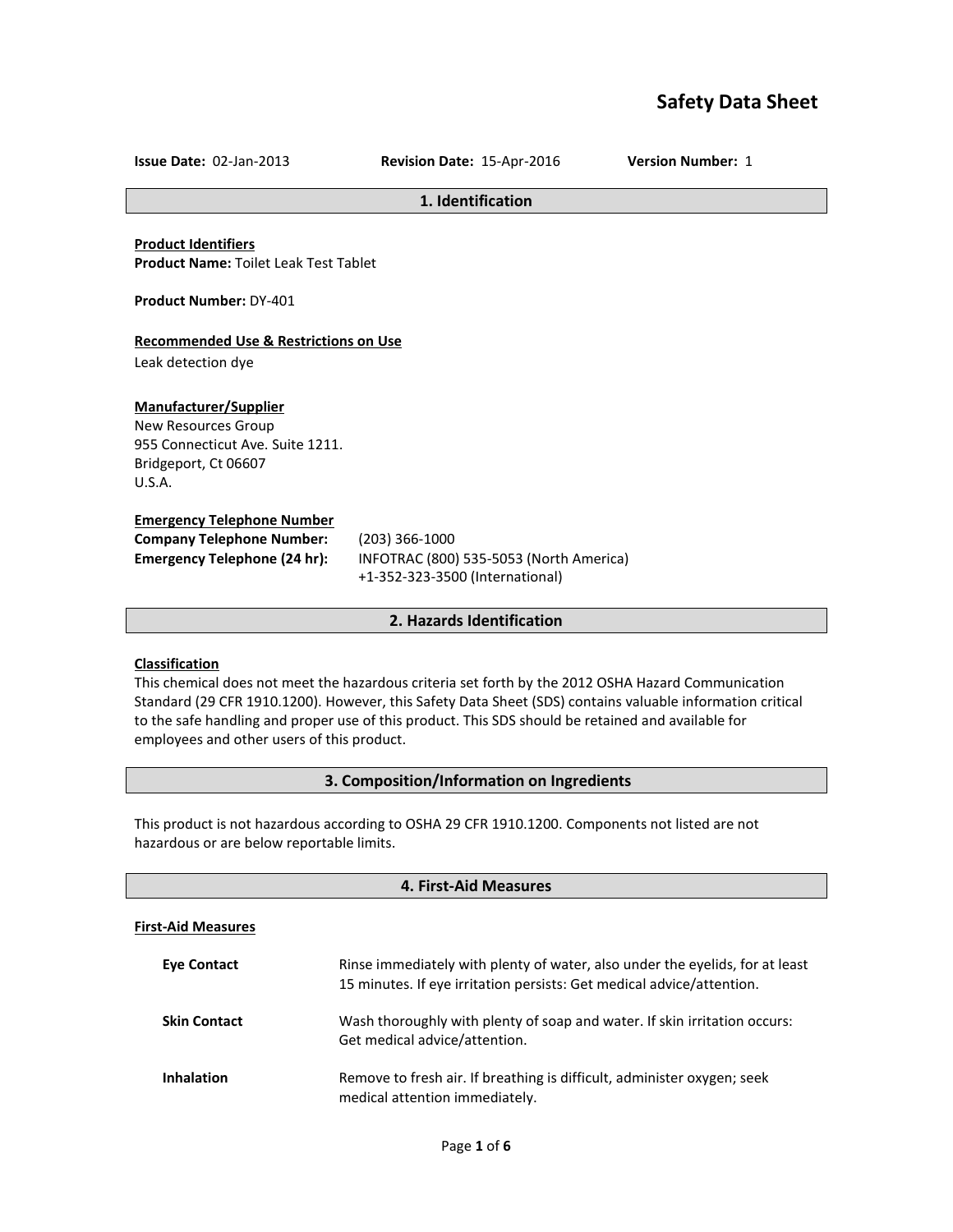# **Ingestion** Rinse mouth. DO NOT induce vomiting. Drink plenty of water. Never give anything by mouth to an unconscious person. Get medical attention if large quantities were ingested or if nausea occurs.

# **Most Important Symptoms and Effects**

**Symptoms** Will cause staining of the skin on contact. May cause eye irritation. Inhalation of dust may cause respiratory irritation. Ingestion may cause urine to be a blue color until the dye has been washed through the system.

#### **Indication of Any Immediate Medical Attention and Special Treatment Needed**

**Notes to Physician** Treat symptomatically.

# **5. Fire-Fighting Measures**

# **Suitable Extinguishing Media**

Water spray (fog). Carbon dioxide (CO2). Dry chemical.

# **Unsuitable Extinguishing Media**

Not determined

# **Specific Hazards Arising from the Chemical**

Remote possibility of dust explosion. Burning may produce oxides of carbon and nitrogen (NOx).

# **Protective Equipment and Precautions for Firefighters**

Wear self-contained breathing apparatus pressure-demand, MSHA/NIOSH (approved or equivalent) and full protective gear.

# **6. Accidental Release Measures**

#### **Personal Precautions, Protective Equipment and Emergency Procedures**

| <b>Personal Precautions</b>      | Use personal protective equipment as recommended in Section 8.                                                                                                                                 |
|----------------------------------|------------------------------------------------------------------------------------------------------------------------------------------------------------------------------------------------|
| <b>Environmental Precautions</b> | This product is not classified as environmentally hazardous. However<br>take care to keep any spillage from unintentionally entering open areas<br>or waterway. See Section 12 and Section 13. |

#### **Methods and Material for Containment and Cleaning Up**

| <b>Methods for Containment</b> | Prevent further leakage or spillage if safe to do so.                                 |
|--------------------------------|---------------------------------------------------------------------------------------|
| <b>Methods for Cleaning Up</b> | Sweep up and collect into suitable containers for disposal. Flush area<br>with water. |

#### **7. Handling and Storage**

#### **Precautions for Safe Handling**

| <b>Advice on Safe Handling</b>                                        | Handle in accordance with good industrial hygiene and safety practices. |  |
|-----------------------------------------------------------------------|-------------------------------------------------------------------------|--|
|                                                                       | Use personal protection recommended in Section 8. Avoid contact with    |  |
| skin, eyes, or clothing. Avoid breathing dusts. Contaminated clothing |                                                                         |  |
|                                                                       | should not be allowed out of the workplace.                             |  |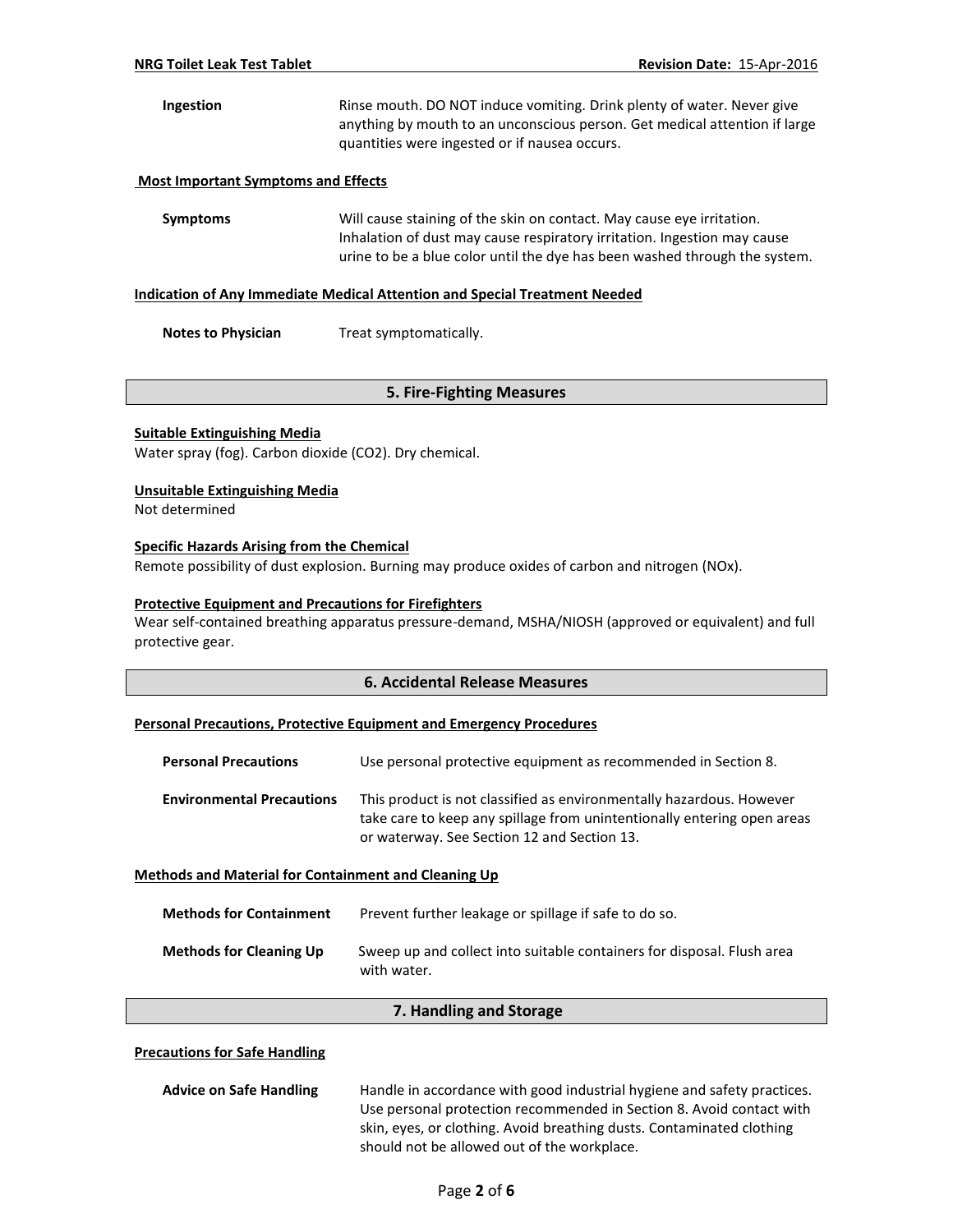# **Conditions for Safe Storage, Including Incompatibilities**

| <b>Storage Conditions</b>     | Keep container tightly closed and store in a cool, dry, and well-<br>ventilated area. Store away from heat, sparks, open flame or any other<br>ignition source. |
|-------------------------------|-----------------------------------------------------------------------------------------------------------------------------------------------------------------|
| <b>Incompatible Materials</b> | None known based on information supplied.                                                                                                                       |

# **8. Exposure Controls / Personal Protection**

#### **Exposure Guidelines**

This product, as supplied, does not contain any hazardous materials with occupational exposure limits established by the region specific regulatory bodies.

# **Engineering Controls**

Ensure adequate ventilation, especially in confined areas. Eyewash stations. Showers.

# **Individual Protection Measures, Such as Personal Protective Equipment:**

| <b>Eve/Face Protection</b>        | Avoid contact with eyes.                                                |
|-----------------------------------|-------------------------------------------------------------------------|
| <b>Skin &amp; Body Protection</b> | Rubber gloves. Suitable protective clothing.                            |
| <b>Respiratory Protection</b>     | Use NIOSH-approved dust mask if dusty conditions exist.                 |
| <b>Hygiene Measures</b>           | Handle in accordance with good industrial hygiene and safety practices. |

# **9. Physical and Chemical Properties**

| <b>Information on Basic Physical and Chemical Properties</b> |                                                                 |                       |                |
|--------------------------------------------------------------|-----------------------------------------------------------------|-----------------------|----------------|
| <b>Physical State</b>                                        | Solid                                                           | Odor                  | None apparent  |
| Appearance                                                   | <b>Blue tablet</b>                                              | <b>Odor Threshold</b> | Not determined |
| Color                                                        | Blue                                                            |                       |                |
|                                                              |                                                                 |                       |                |
| <b>Property</b>                                              | <b>Values</b>                                                   |                       |                |
| рH                                                           | Not applicable                                                  |                       |                |
| <b>Melting/Freezing Point</b>                                | Not applicable                                                  |                       |                |
| <b>Boiling Point/Range</b>                                   | Not applicable                                                  |                       |                |
| <b>Flash Point</b>                                           | Not applicable                                                  |                       |                |
| <b>Evaporation Rate</b>                                      | Not applicable                                                  |                       |                |
| Flammability (solid, gas)                                    | Not flammable                                                   |                       |                |
| <b>Upper Flammability Limits</b>                             | Not applicable                                                  |                       |                |
| <b>Lower Flammability Limits</b>                             | Not applicable                                                  |                       |                |
| <b>Vapor Pressure</b>                                        | Not applicable                                                  |                       |                |
| <b>Vapor Density</b>                                         | Not applicable                                                  |                       |                |
| <b>Relative Density</b>                                      | Not applicable                                                  |                       |                |
| <b>Specific Gravity</b>                                      | Not applicable                                                  |                       |                |
| Solubility                                                   | Highly soluble in water with small amounts of insoluble residue |                       |                |
| <b>Partition Coefficient</b>                                 | Not determined                                                  |                       |                |
| <b>Auto-ignition Temperature</b>                             | Not determined                                                  |                       |                |
| <b>Decomposition Temperature</b>                             | Not determined                                                  |                       |                |
| <b>Viscosity</b>                                             | Not determined                                                  |                       |                |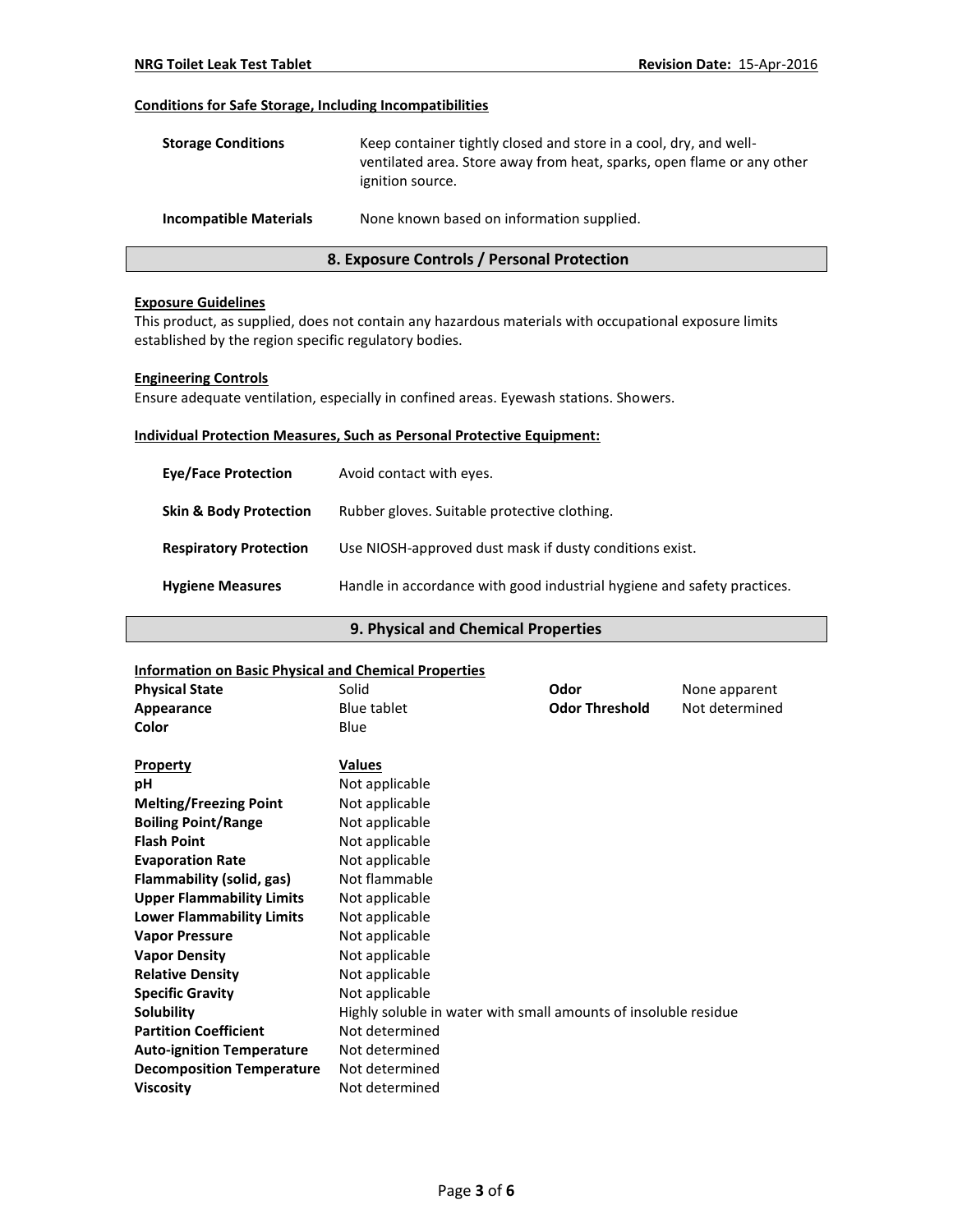# **10. Stability and Reactivity**

#### **Reactivity**

Not reactive under normal conditions.

# **Chemical Stability**

Stable under recommended storage conditions.

#### **Possibility of Hazardous Reactions**

None under normal processing.

#### **Conditions to Avoid**

Keep separated from incompatible substances. Keep out of reach of children.

#### **Incompatible Materials**

None known based on information supplised.

#### **Hazardous Decomposition Products**

Oxides of carbon and nitrogen (NOx).

# **11: Toxicological Information**

#### **Information on Likely Routes of Exposure**

| <b>Inhalation</b>   | Avoid inhalation of dust.            |  |
|---------------------|--------------------------------------|--|
| Ingestion           | Do not ingest.                       |  |
| <b>Skin Contact</b> | May cause an allergic skin reaction. |  |
| <b>Eye Contact</b>  | Avoid contact with eyes.             |  |

# **Delayed, Immediate, and Chronic Effects from Short- and Long-Term Exposure**

May cause an allergic skin reaction.

# **Numerical Measures of Toxicity**

Not determined

# **Symptoms Associated with Exposure**

See Section 4 of this SDS for symptoms.

# **Carcinogenicity**

| <b>NTP</b>  | None |
|-------------|------|
| <b>IARC</b> | None |
| <b>OSHA</b> | None |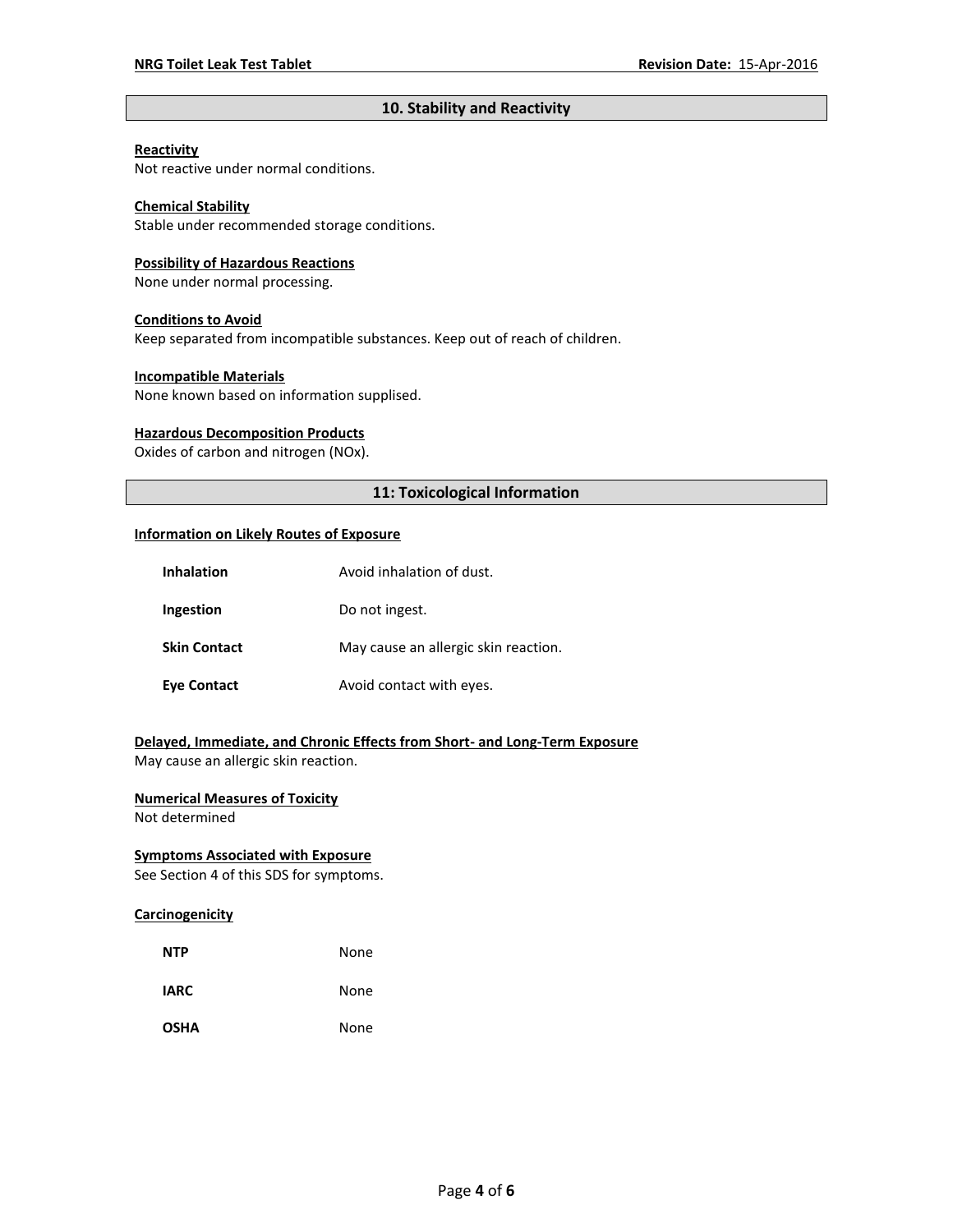#### **12. Ecological Information**

#### **Ecotoxicity**

This product is not classified as environmentally hazardous. However, this does not exclude the possibility that large or frequent spills can have a harmful or damaging effect on the environment.

#### **Component Information**

Not available

#### **Persistence/Degradability**

This product is biodegradable.

#### **Bioaccumulation**

Not determined

#### **Mobility**

Not determined

#### **Other Adverse Effects**

Not determined

#### **13. Disposal Considerations**

#### **Waste Disposal Methods**

Dispose of in accordance with federal, state, and local regulations.

#### **Contaminated Packaging**

Do not re-use empty containers.Dispose of containers in accordance with federal, state, and local regulations.

#### **14. Transport Information**

#### **Note**

See current shipping paper for most up-to-date shipping information, including exemptions and special circumstances.

| DOT  | Not regulated |
|------|---------------|
| IATA | Not regulated |
| OMDG | Not regulated |

#### **15: Regulatory Information**

#### **International Inventories**

Not determined

#### **U.S. Federal Regulations**

**CERCLA** This material, as supplied, does not contain any substances regulated as hazardous substances under the Comprehensive Environmental Response Compensation and Liability Act (CERCLA) (40 CFR 302) or the Superfund Amendments and Reauthorization Act (SARA) (40 CFR 355).